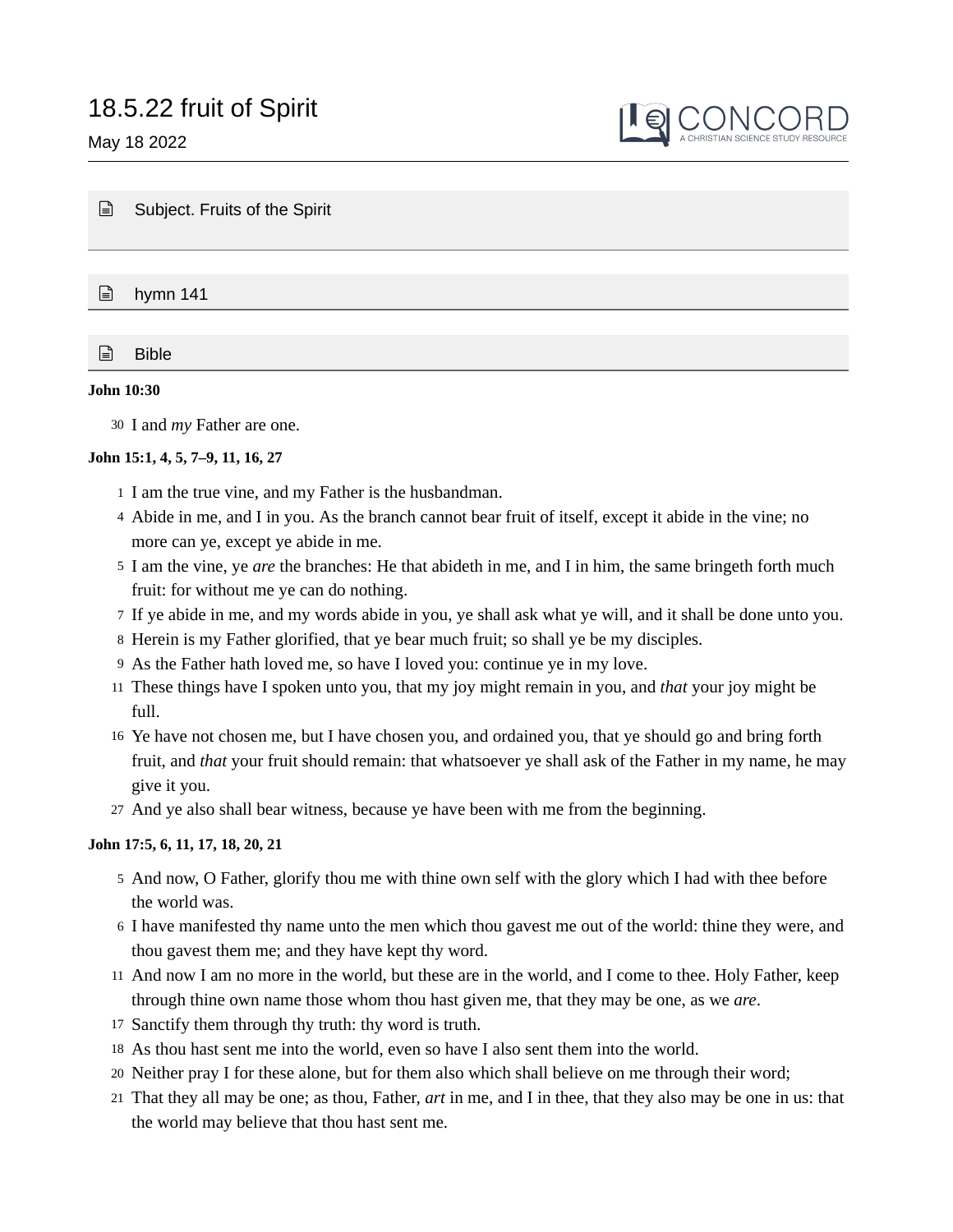## **Matt. 7:16, 17, 20**

- Ye shall know them by their fruits. Do men gather grapes of thorns, or figs of thistles? 16
- 17 Even so every good tree bringeth forth good fruit; but a corrupt tree bringeth forth evil fruit.
- Wherefore by their fruits ye shall know them. 20

### **Acts 9:32–35**

- ¶ And it came to pass, as Peter passed throughout all *quarters,* he came down also to the saints which 32 dwelt at Lydda.
- 33 And there he found a certain man named Æneas, which had kept his bed eight years, and was sick of the palsy.
- And Peter said unto him, Æneas, Jesus Christ maketh thee whole: arise, and make thy bed. And he 34 arose immediately.
- 35 And all that dwelt at Lydda and Saron saw him, and turned to the Lord.

# **Phil. 1:9–11**

- And this I pray, that your love may abound yet more and more in knowledge and *in* all judgment; 9
- 10 That ye may approve things that are excellent; that ye may be sincere and without offence till the day of Christ;
- 11 Being filled with the fruits of righteousness, which are by Jesus Christ, unto the glory and praise of God.

# **Col. 1:9, 10, 12**

- For this cause we also, since the day we heard *it,* do not cease to pray for you, and to desire that ye 9 might be filled with the knowledge of his will in all wisdom and spiritual understanding;
- That ye might walk worthy of the Lord unto all pleasing, being fruitful in every good work, and 10 increasing in the knowledge of God;
- 12 Giving thanks unto the Father, which hath made us meet to be partakers of the inheritance of the saints in light:

# **Ps. 1:3**

3 And he shall be like a tree planted by the rivers of water, that bringeth forth his fruit in his season; his leaf also shall not wither; and whatsoever he doeth shall prosper.

### **Prov. 11:30**

30 The fruit of the righteous *is* a tree of life; and he that winneth souls *is* wise.

# **Gal. 5:22 the**

22 ... the fruit of the Spirit is love, joy, peace, longsuffering, gentleness, goodness, faith,

### I≡ì S&H

### **SH 26:10**

The Christ was the Spirit which Jesus implied in his own statements: "I am the way, the truth, and the life;"

12 "I and my Father are one." This Christ,<br>Christ's or divinity of the man Jesus, was his divine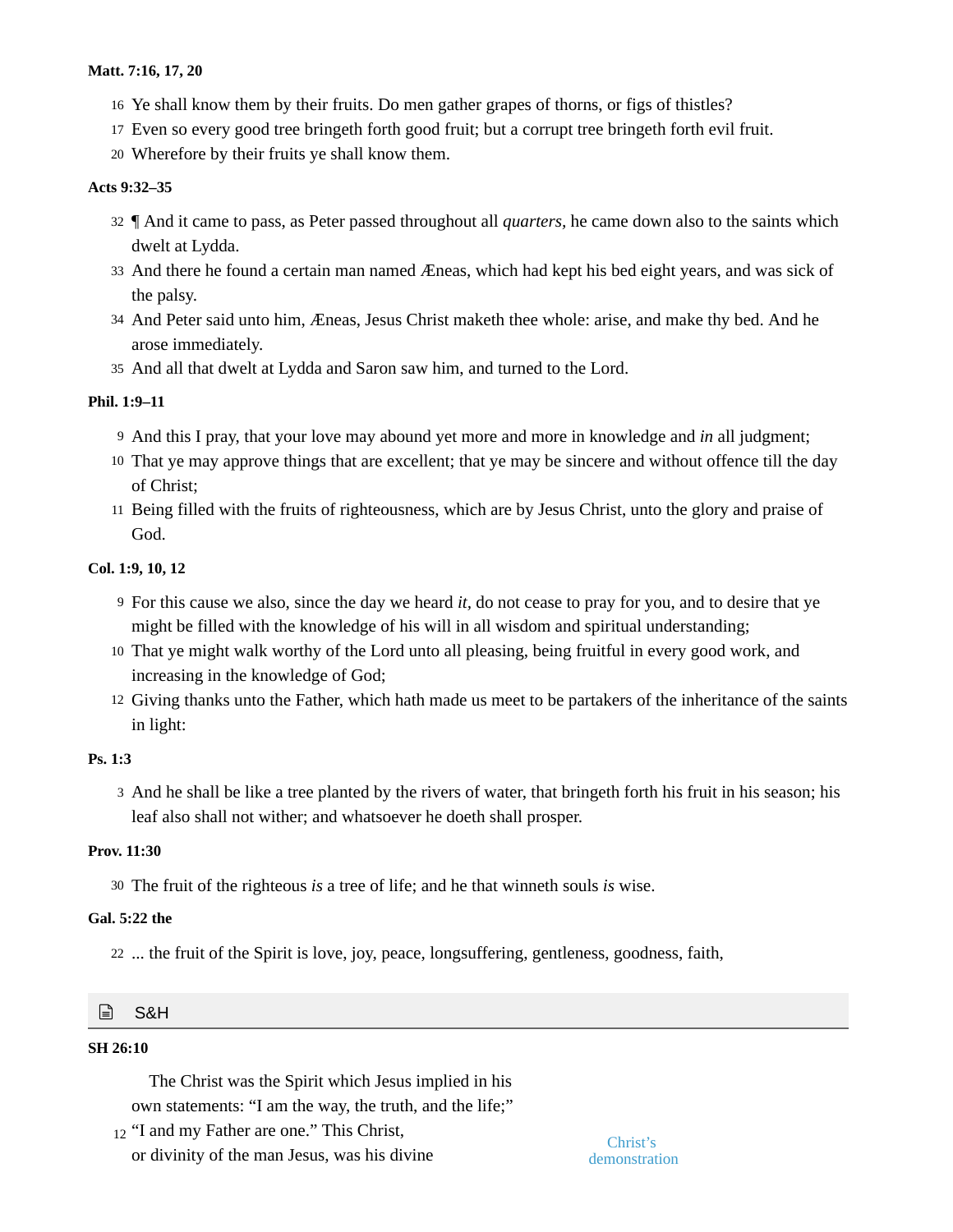nature, the godliness which animated him. Divine Truth,

15 Life, and Love gave Jesus authority over sin, sickness, and death. His mission was to reveal the Science of celestial being, to prove what God is and what He does  $_{18}$  for man.

#### **SH 333:26**

The divine image, idea, or Christ was, is, and 27 ever will be inseparable from the divine Principle, God. Jesus referred to this unity of his spiritual identity thus: "Before Abraham was, I am;" "I and my Father are

30 one;" "My Father is greater than I." The one Spirit includes all identities.

### **SH 270:31–1**

The life of Christ Jesus was not miraculous, but it was indigenous to his spirituality, — the good soil wherein the  $<sub>1</sub>$  seed of Truth springs up and bears much fruit.</sub>

## **SH 18:3–9**

Jesus of Nazareth taught and demonstrated man's oneness with the Father, and for this we owe him endless homage. His mission was both in-3

 $_6$  dividual and collective. He did life's work aright not only in justice to himself, but in mercy to mortals, — to show them how to do theirs, but not to do  $_9$  it for them nor to relieve them of a single responsibility.

#### **SH 361:16–18**

As a drop of water is one with the ocean, a ray of light one with the sun, even so God 18 and man, Father and son, are one in being.

#### **SH 243:30–31**

Sickness, sin, and death are not the fruits of Life. They are inharmonies which Truth destroys. 30

#### **SH 391:29–32**

Mentally contradict every complaint from the body,  $\frac{30}{20}$  and rise to the true consciousness of Life as  $\frac{30}{20}$  Sin to be Love, — as all that is pure, and bearing the fruits of Spirit.

**SH 342:21**

Christian Science awakens the sinner, reclaims the infidel, and raises from the couch of pain the helpless invalid. It speaks to the dumb the words of 21

Divine oneness

overcome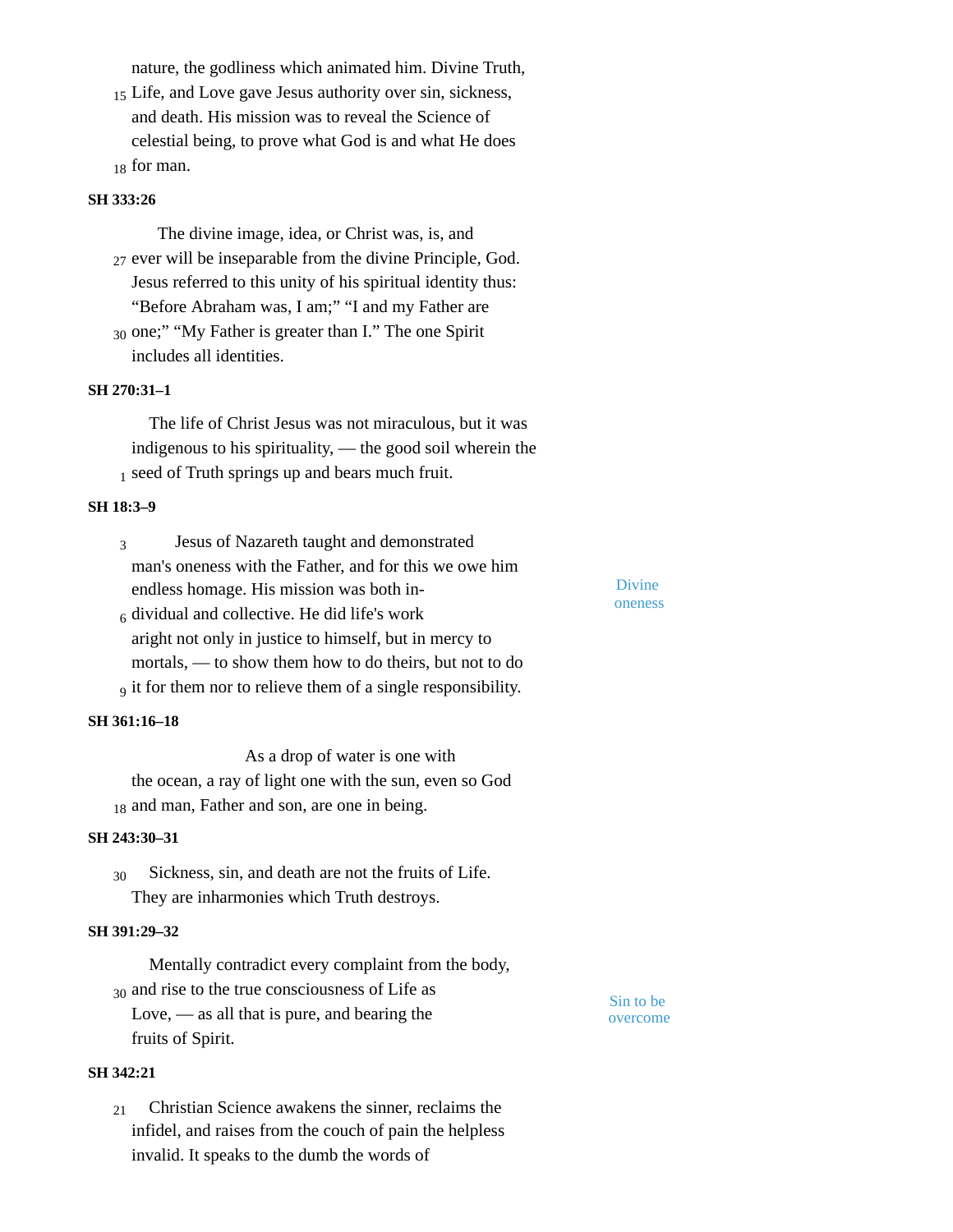- 24 Truth, and they answer with rejoicing. It causes the deaf to hear, the lame to walk, and the blind to see. Who would be the first to disown the Christli-
- 27 ness of good works, when our Master says, "By their fruits ye shall know them"?

## **SH 451:14**

Man walks in the

15 direction towards which he looks, and where his treasure is, there will his heart be also. If our hopes and affections are spiritual, they come from above, not from be- $_{18}$  neath, and they bear as of old the fruits of the Spirit.

#### **SH 496:9–14 Ask**

Ask yourself: Am I living the life that approaches the supreme good? Am I demonstrating the healing power of  $\overline{q}$ 

 $_{12}$  Truth and Love? If so, then the way will  $_{\text{of progress}}$ grow brighter "unto the perfect day." Your fruits will prove what the understanding of God brings to man.

#### **SH 11:22–27**

We know that a desire for holiness is

requisite in order to gain holiness; but if we  $_{24}$  desire holiness above all else, we shall sac-<br>holiness rifice everything for it. We must be willing to do this, that we may walk securely in the only practical road <sub>27</sub> to holiness.

### **SH 233:8–10**

In the midst of imperfection, perfection is seen and acknowledged only by degrees. The ages must slowly 9 work up to perfection.

#### **SH 98:15–18**

**SH 259:11**

Beyond the frail premises of human beliefs, above the loosening grasp of creeds, the demonstration of Christian Mind-healing stands a revealed and practical 18 Science. 15 18 **SCIENCE.** of Science

Revelation

The Christlike understanding of 12 scientific being and divine healing includes a perfect Principle and idea, — perfect God and perfect man, — as the basis of thought and demonstration.

Desire for

**Condition** 

Argument of good works